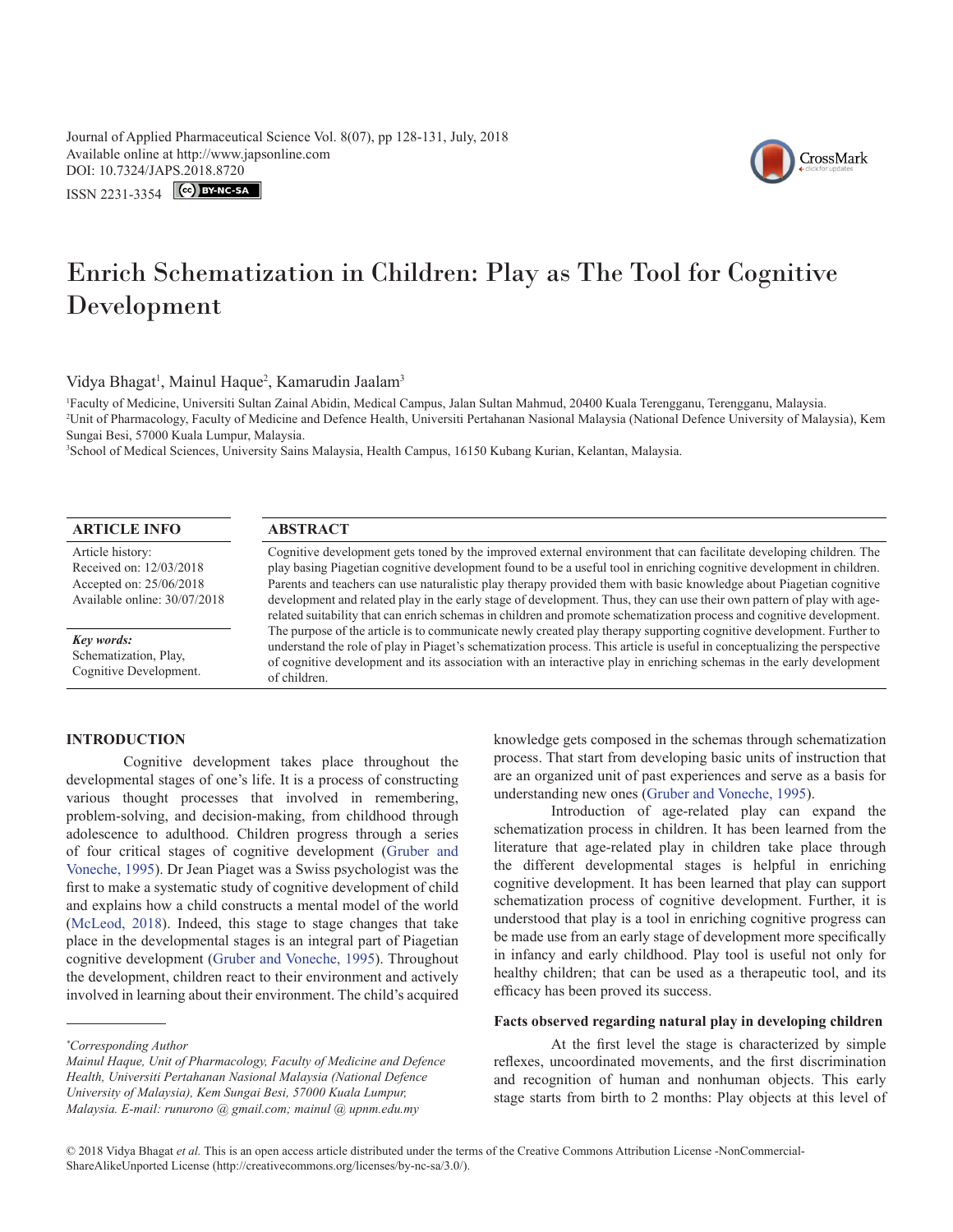cognition merely strives to focus attention on an interesting object, to produce reactions that demonstrate recognition and provide experiences of reflexive grasp. 2 to 4 months: Play facilitating cognition at this level uses visual observation of stationary and moving objects, early sound play turn taking, reflexive holding of an object and moving it within the visual field. Mouthing of objects are preferred at this stage than handling with hands. 4 to 8 months: In this stage, intentional sensorimotor adaptation is dominated by the repetition of discovered patterns. Objects that produce a clear, direct response to the child's actions like percussion toys. The child grasps merely and handing objects from one hand to the other than releasing often until all objects within reach. 8 to 12 months: Play strategies from one toy are tried out on another toy. Simple combinations of objects are tried out such as banging a spoon on a plate and putting things out of containers. 12 to 18 months: In this stage, child play goes with experimentation and learns functional uses of one object on another. Play that includes putting in and taking out objects, transporting and matching the parts alike are suitable. 18 to 24 months: In this stage child start imitating others; here play involves modelling to explore objects. 2 to 4 years: Child appears with attitudes of animism, realism, and magical thinking are the characteristic behavior that gives a way to interactive games with increasingly complex shared rules.

This article is interconnecting some facts observed in the natural play of developing children in the various stages of Piaget's cognitive development. In recent years play therapy interventions have also been applied to infants and toddlers; the families who used play therapy as gained optimal benefits in early intervention of their children (Kelly-Zion *et al.*, 2008). The cognitive development suggests that children move through four different stages of mental development in acquiring knowledge from the external environment. Further, leads to intellectual expansion and cognitive development. Piaget believed that children in the learning process are like little scientists - as they perform experiments and make observations as they interact with the environment; this is how they learn about the world. As kids interact with the world around them, they continually add new knowledge, build upon existing knowledge, and adapt to the previously held ideas and accommodate further information (Cherry, 2018).

In developmental stage children should provide with an opportunity to get exposed to rich and appropriate environmental stimuli thereby children can add these experiences in their mental schemas as they mature.

# **Advantages and disadvantages of play method basing piglet's theory**

**Usefulness**: **i**. Piaget's work is recommended to all pediatric therapists, occupational therapist, cognitive behavioral therapists who find them frequently addressing cognitive development. **ii**. Provided with training teachers and parents can also facilitate cognitive development in children. **iii**. Play therapy can be used for normal children and children with neurodevelopmental problems. **Limitation**: **i**. Parents and teacher training is not available. **ii**. Lack of awareness. **iii**. Economic feasibility.

Here authors would like to propose some of the suitable plays that can be introduced to the parents as well as teachers.

In Paget's developmental stage theory of cognitive development, he suggested that learning of language is a part of cognitive development requires appropriate environmental stimuli and experiences as the child matures ([Chapman and Routledge, 2005\)](#page-3-2). Piaget's theory of cognitive development is one of the significant contributions to developmental psychology and education. It has a firm root in biology and epistemology. The epistemological concepts go with constructivism, adaptation, equilibration, abstraction. Genetic epistemology and genetic psychology were closely interrelated; it then briefly summarizes Piaget's theory of the development of intelligence focusing stages and factors of development (Anik, 2001). The Piagetian theory is the premier window on both infant cognitive development and plays development, the relationship between play and cognition is deeply interlaced for therapists. Using object play to facilitate cognition is based on the Piagetian stages found in the sensorimotor period that is birth to 2 years (Munier *et al.*, 2008). Two critical processes involved in this learning process is the assimilation of new knowledge and expertise as they processed and accommodated these new experiences with existing internal organized patterns of thought and behavior that is known as schemas [\(Chapman and](#page-3-2) [Routledge, 2005\)](#page-3-2). Richer the learning experiences of children when they play against their environment better schematization occurs. Learning takes place through assimilation, i.e., organizing information and absorbing it into existing schema further accommodating new information's regarding objects or subjects when that cannot be assimilated into the existing schema. Indeed, schemata's get modified to include the object and subject as the children learn more, and it gets updated.

Further, this knowledge is stored as mental schemas as a reference, and more also, when they come across the similar experiences, this has been used in accommodating new ones and equilibrated the new and old schemas. The new knowledge from the experiences are assimilated and then adapted into existing schemata often updating those schemata with the unique experience with equilibration [\(Berger, 2014\)](#page-2-0). The assembled schemas enrich child's cognition that makes them easy to interact with the world around them. Thus, this article spells that it is significant to update our schemas that can help people in their intellectual adaption. Indeed, it is virtuous to provide the children with richer play environment that can enrich their schematization process. Generally, in cognitive development in children create their own schemata for each of their experiences and the knowledge that gained from their environment. These updates are significant for the children for better adaption.

The teachers and parents can make use of play as a tool to support and enrich schematization process. The play as a tool can develop creatively by the parents having an understanding with given developmental model. However, assimilation and accommodation take its own time, during this period a child remains in each of these stage that is controlled by their personal cognitive development [\(Block, 1982\)](#page-3-3) that can be stimulated with creative plays that communicated in the [Table 1](#page-2-1) introduced below. In the developmental process of children, as they learn to make sense of the world around them, they eventually pass through fourstages as the mind processes new information as they encounter them [\(Piaget, 1952\)](#page-3-4). Piaget posited that children progress through these four stages that universally seen all the children under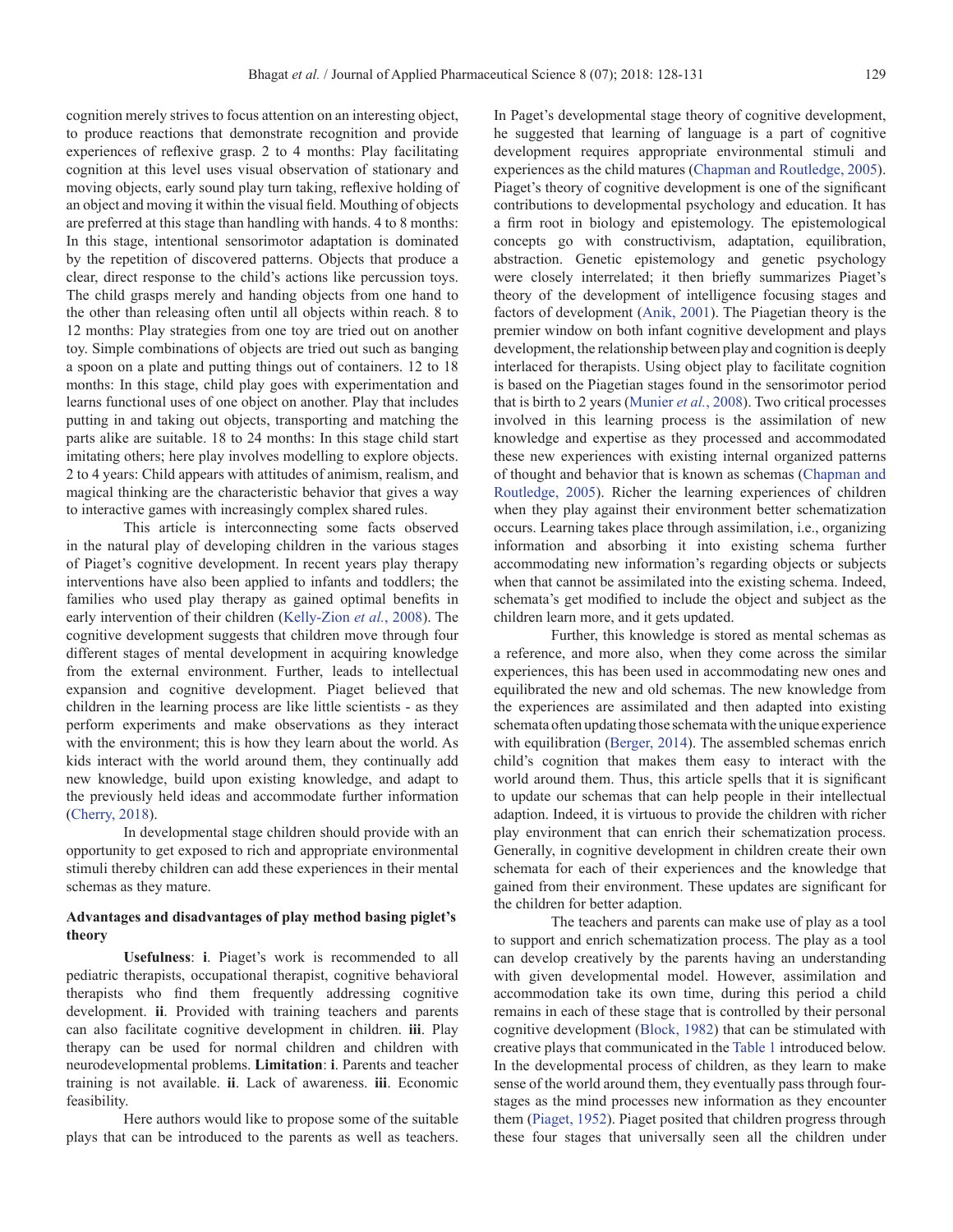development [\(Piaget, 1959\)](#page-3-5). Understanding and conceptualization of stages of development, learning aspects related to development and guidelines for the teachers and parents to enrich the schemas that teachers and parents to build the most suitable 'play' for children through interactional play with the environment are listed in [Table 1.](#page-2-1)

It has been learned that play is fundamental to cognitive development. In Piagetian four stages and their respective substages of 'play' has been proved to be helping tool in child's cognitive development. Thus, understanding what actions, they can take in different situations, the effects of their actions, whether those actions are right for the circumstance. Children commonly grow with interactional play with their environment. This play has a significant impact on their cognitive development. The very basis of the theory of play in cognitive development is that the child developmental progress in each of the stages depends upon getting the appropriate environmental stimuli at the right time. This helps them to develop meaningful mental schemas of their environment. Thus, the stages of cognitive development can guide teachers and parents to build the most suitable 'play' for children at each stage and sub-stage so that can help them to progress to the next (Burgemeester). Children learn their environment naturally; in young children play is a part of their learning. Preschoolers more into playing that go with hand in hand with their learning process, in fact, their brains are hard at work putting together vital knowledge about the world and support preschoolers' cognitive development (Raising Children Network, 2018). Preschool children commonly engage in a lot of pretend play is observed more in middle-class modern societies this fact has been widely conceptualized by teachers and parents. Though game often has distinctly seen as a socializing tool in children; indeed, it also builds distinctly cognitive skills in them and creates a bridge between the social world and the more individualistic world of cognitive abilities ([Lillard, 2002](#page-3-6); [Saracho and Spodek, 2003;](#page-3-7) [Sutton-Smith, 1997\)](#page-3-8).

<span id="page-2-1"></span>

| Table 1: Guidelines for Teachers and Parents in Enriching Schematization through the Steps of Cognitive Development. |  |  |  |
|----------------------------------------------------------------------------------------------------------------------|--|--|--|
|----------------------------------------------------------------------------------------------------------------------|--|--|--|

| <b>Stages of cognitive development</b>    | Learning that takes place at each<br>stage                                                                                                                                       | How learning takes place at each<br>stage of cognitive development                                                                                                                     | Interactional play with<br>the environment should be<br>enriched through                                              | Creative ways to explore<br>plays in enriching cognition                                                                                                                       |
|-------------------------------------------|----------------------------------------------------------------------------------------------------------------------------------------------------------------------------------|----------------------------------------------------------------------------------------------------------------------------------------------------------------------------------------|-----------------------------------------------------------------------------------------------------------------------|--------------------------------------------------------------------------------------------------------------------------------------------------------------------------------|
| Sensorimotor stage (Birth to 2)<br>years) | The infant builds an understanding<br>of himself/herself and reality through<br>interactions with the environment.<br>Learns to differentiate between self<br>and other objects. | Learning takes place through the orga-<br>nization of information and absorbing it<br>into existing schema & accommodating<br>when an object cannot be assimilated in<br>the schemata. | Child's experiences of sensory<br>stimulations                                                                        | Take any infant behavior such<br>as feeding, urinating, excret-<br>ing can be disciplined by<br>conditioning infant through<br>interlinking sensation with<br><b>behaviors</b> |
| Preoperational stage (ages 2 to 4)        | The child is not yet able to concep-<br>tualize abstractly and needs concrete<br>physical situations.                                                                            | Objects are classified in simple ways,<br>primarily by essential features.                                                                                                             | Organizing play that has a<br>feature of simple classifying<br>nature of objects and subjects.                        | Provide rich intellectual<br>environment. So that they can<br>form enriched schemas                                                                                            |
| Concrete operations (ages 7)<br>to $11)$  | The child's physical experience<br>accumulates, and accommodation is<br>increased.                                                                                               | Make rational/logical judgments basing<br>concrete objects from their environment                                                                                                      | Provision made to sensible<br>and reasonable base in their<br>interaction                                             | Provide observable and<br>demonstrable objectivity for<br>their task in their external<br>world                                                                                |
| Formal operations (ages 11 to 15)         | The child's cognition reaches its final<br>form.                                                                                                                                 | Think abstractly very similar to an adult<br>now capable of deductive and hypothet-<br>ical reasoning                                                                                  | Treating him/her as an adult<br>allowing them to decide using<br>their own abstraction and<br>counterfactual thinking | After age eleven enable the<br>children to take their own de-<br>cisions give only suggestions<br>as a guideline.                                                              |

This is the table to communicate the various information insight drown on observing children in their cognitive developmental stages introduced by Piaget.

It is significant to know about facts related to cognitive development in children that have an association with their process of making sense of the world around them and eventually pass through four-stages in which the mind processes with the new information encountered as the children move through these stages (Piaget, 1976).

# **CONCLUSION**

This article summarizes new ways of creating a naturalistic play that can facilitate cognitive development. Introducing age-related play in developing children by the teachers and parents can enrich the metal schemas in children; the information to create age-related play has been summarized in the above table as a guide for play creation. This concept implies both normal and children with neurodevelopmental issues. Thus, understanding the implication of play work and developing self-play tools is useful in enhancing schematization signifies its' usefulness for professionals, teachers, and parents who can

promote cognitive skills in developing children. This type of play can be created individually suitable to the environmental situations basing developmental pattern. Further, it can also bring the better success in therapeutic interventions. The implication of this short communication can pave the way for mental healthiness in budding children.

### **CONFLICT OF INTEREST**

Authors posses no conflict of Interest.

# **FINANCIAL SUPPORT**

This work does not obtain any financial support from any source.

# **REFERENCES**

Anik DeR. 2001. Piaget's theory of child development. In: Smelser NJ, Baltes PB Eds. International Encyclopedia of the Social and Behavioral Sciences. Pergamum: Oxford. 11434-11437. Available at https:// archive-ouverte.unige.ch/unige:6801 [Accessed June 22, 2018].

<span id="page-2-0"></span>Berger KS. 2014. The developing person through the lifespan. 9<sup>th</sup> Edition, 119 Hazelwood Road, Duffield DE56 4AA, UK: Worth Publishers.